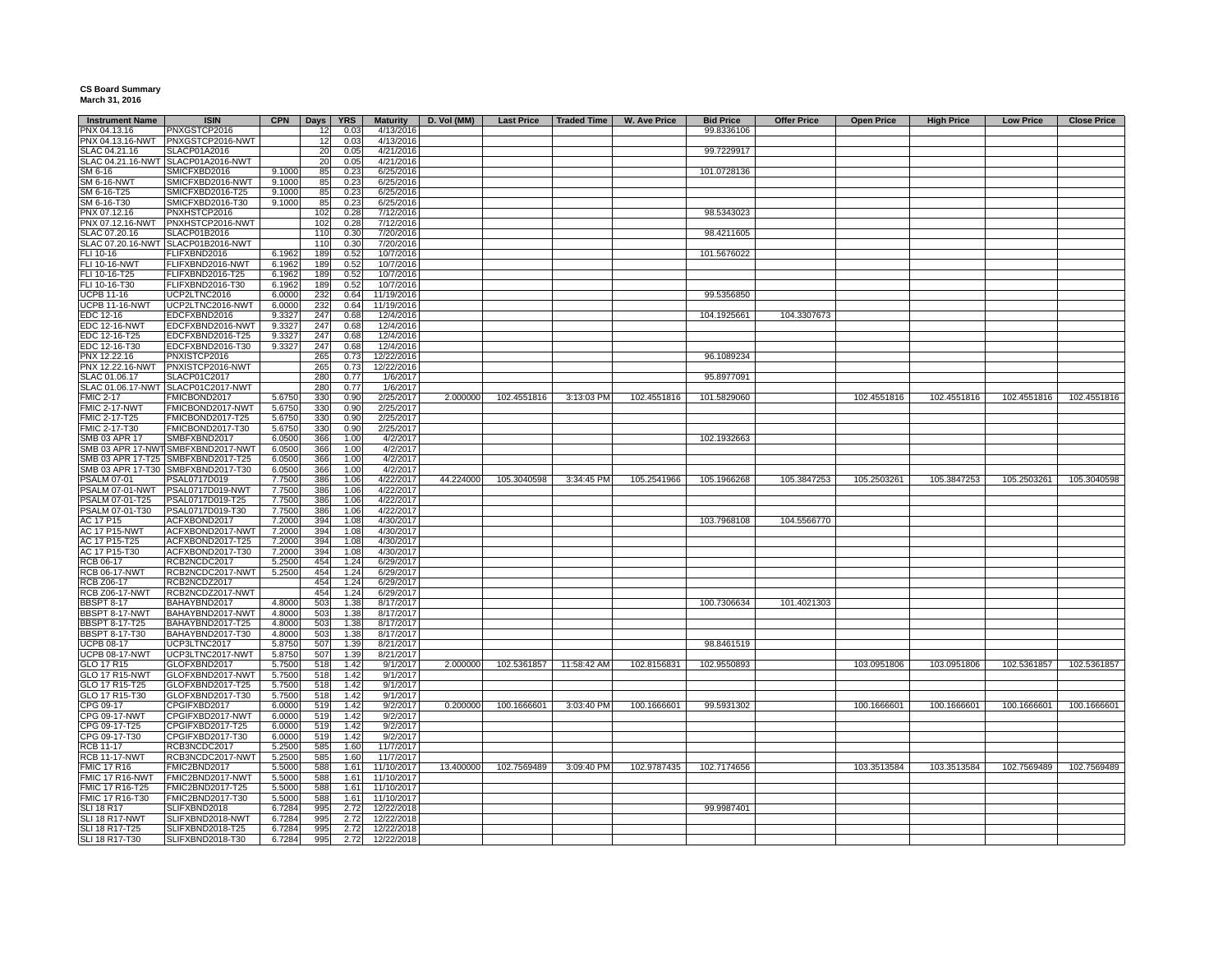| <b>Instrument Name</b>           | <b>ISIN</b>                          | <b>CPN</b>       | Days         | <b>YRS</b>   | <b>Maturity</b>        | D. Vol (MM) | <b>Last Price</b> | Traded Time | W. Ave Price | <b>Bid Price</b> | <b>Offer Price</b> | <b>Open Price</b> | <b>High Price</b> | <b>Low Price</b> | <b>Close Price</b> |
|----------------------------------|--------------------------------------|------------------|--------------|--------------|------------------------|-------------|-------------------|-------------|--------------|------------------|--------------------|-------------------|-------------------|------------------|--------------------|
| SMB 19 R17                       | SMB2FXBD2019                         | 5.9300           | 1096         | 3.00         | 4/2/2019               |             |                   |             |              | 104.1171492      |                    |                   |                   |                  |                    |
| <b>SMB 19 R17-NWT</b>            | SMB2FXBD2019-NWT                     | 5.9300           | 1096         | 3.00         | 4/2/2019               |             |                   |             |              |                  |                    |                   |                   |                  |                    |
| SMB 19 R17-T25                   | SMB2FXBD2019-T25                     | 5.9300           | 1096         | 3.00         | 4/2/2019               |             |                   |             |              |                  |                    |                   |                   |                  |                    |
| SMB 19 R17-T30                   | SMB2FXBD2019-T30                     | 5.9300           | 1096         | 3.00         | 4/2/2019               |             |                   |             |              |                  |                    |                   |                   |                  |                    |
| SMB 04-19                        | SMBFXBND2019                         | 10.5000          | 1097         | 3.00         | 4/3/2019               |             |                   |             |              | 109.9058531      |                    |                   |                   |                  |                    |
| <b>SMB 04-19-NWT</b>             | SMBFXBND2019-NWT                     | 10.5000          | 1097         | 3.00         | 4/3/2019               |             |                   |             |              |                  |                    |                   |                   |                  |                    |
| SMB 04-19-T25                    | SMBFXBND2019-T25                     | 10.5000          | 1097         | 3.00         | 4/3/2019               |             |                   |             |              |                  |                    |                   |                   |                  |                    |
| SMB 04-19-T30                    | SMBFXBND2019-T30                     | 10.5000          | 1097         | 3.00         | 4/3/2019               |             |                   |             |              |                  |                    |                   |                   |                  |                    |
| ALI 19 R17                       | ALIFXBND2019                         | 5.6250           | 1121         | 3.07         | 4/27/2019              | 0.218000    | 105.2417893       | 12:04:40 PM | 105.2417893  | 104.0637408      | 105.2417893        | 105.2417893       | 105.2417893       | 105.2417893      | 105.2417893        |
| ALI 19 R17-NWT                   | ALIFXBND2019-NWT                     | 5.6250           | 1121         | 3.07         | 4/27/2019              |             |                   |             |              |                  |                    |                   |                   |                  |                    |
| ALI 19 R17-T25<br>ALI 19 R17-T30 | ALIFXBND2019-T25<br>ALIFXBND2019-T30 | 5.6250<br>5.6250 | 1121<br>1121 | 3.07<br>3.07 | 4/27/2019<br>4/27/2019 |             |                   |             |              |                  |                    |                   |                   |                  |                    |
| GLO 19 R17                       | GLOFXBND2019                         | 6.0000           | 1156         | 3.16         | 6/1/2019               |             |                   |             |              | 105.1576180      |                    |                   |                   |                  |                    |
| <b>GLO 19 R17-NWT</b>            | GLOFXBND2019-NWT                     | 6.0000           | 1156         | 3.16         | 6/1/2019               |             |                   |             |              |                  |                    |                   |                   |                  |                    |
| GLO 19 R17-T25                   | GLOFXBND2019-T25                     | 6.0000           | 1156         | 3.16         | 6/1/2019               |             |                   |             |              |                  |                    |                   |                   |                  |                    |
| GLO 19 R17-T30                   | GLOFXBND2019-T30                     | 6,0000           | 1156         | 3.16         | 6/1/2019               |             |                   |             |              |                  |                    |                   |                   |                  |                    |
| FLI 19 R17                       | FLIFXBND2019                         | 6.2731           | 1163         | 3.18         | 6/8/2019               | 2.000000    | 107.0762728       | 3:03:49 PM  | 107.0762728  | 105.3861192      | 107.3868840        | 107.0762728       | 107.0762728       | 107.0762728      | 107.0762728        |
| FLI 19 R17-NWT                   | FLIFXBND2019-NWT                     | 6.2731           | 1163         | 3.18         | 6/8/2019               |             |                   |             |              |                  |                    |                   |                   |                  |                    |
| FLI 19 R17-T25                   | FLIFXBND2019-T25                     | 6.2731           | 1163         | 3.18         | 6/8/2019               |             |                   |             |              |                  |                    |                   |                   |                  |                    |
| FLI 19 R17-T30                   | FLIFXBND2019-T30                     | 6.2731           | 1163         | 3.18         | 6/8/2019               |             |                   |             |              |                  |                    |                   |                   |                  |                    |
| SM 19 R17                        | SMICFXBD2019                         | 6.0000           | 1201         | 3.29         | 7/16/2019              |             |                   |             |              | 105.1585845      | 106.7402258        |                   |                   |                  |                    |
| <b>SM 19 R17-NWT</b>             | SMICFXBD2019-NWT                     | 6.0000           | 1201         | 3.29         | 7/16/2019              |             |                   |             |              |                  |                    |                   |                   |                  |                    |
| SM 19 R17-T25                    | SMICFXBD2019-T25                     | 6.0000           | 1201         | 3.29         | 7/16/2019              |             |                   |             |              |                  |                    |                   |                   |                  |                    |
| SM 19 R17-T30                    | SMICFXBD2019-T30                     | 6.0000           | 1201         | 3.29         | 7/16/2019              |             |                   |             |              |                  |                    |                   |                   |                  |                    |
| <b>FMIC 19 R17</b>               | FMICBOND2019                         | 5.7500           | 1226         | 3.36         | 8/10/2019              |             |                   |             |              | 99.2420703       |                    |                   |                   |                  |                    |
| FMIC 19 R17-NWT                  | FMICBOND2019-NWT                     | 5.7500           | 1226         | 3.36         | 8/10/2019              |             |                   |             |              |                  |                    |                   |                   |                  |                    |
| FMIC 19 R17-T25                  | FMICBOND2019-T25                     | 5.7500           | 1226         | 3.36         | 8/10/2019              |             |                   |             |              |                  |                    |                   |                   |                  |                    |
| FMIC 19 R17-T30                  | FMICBOND2019-T30                     | 5.7500           | 1226         | 3.36         | 8/10/2019              |             |                   |             |              |                  |                    |                   |                   |                  |                    |
| JGS 08-19                        | JGSFXBND2019                         | 5.2317           | 1243         | 3.40         | 8/27/2019              | 2.000000    | 104.3669722       | 2:21:33 PM  | 104.3669722  | 102.9980961      | 104.5294496        | 104.3669722       | 104.3669722       | 104.3669722      | 104.3669722        |
| <b>JGS 08-19-NWT</b>             | JGSFXBND2019-NWT                     | 5.2317           | 1243         | 3.40         | 8/27/2019              |             |                   |             |              |                  |                    |                   |                   |                  |                    |
| JGS 08-19-T25                    | JGSFXBND2019-T25                     | 5.2317           | 1243         | 3.40         | 8/27/2019              |             |                   |             |              |                  |                    |                   |                   |                  |                    |
| JGS 08-19-T30                    | JGSFXBND2019-T30                     | 5.2317           | 1243         | 3.40         | 8/27/2019              |             |                   |             |              |                  |                    |                   |                   |                  |                    |
| <b>GTCAP 11-19</b>               | GTCFXBND2019                         | 4.7106           | 1315         | 3.60         | 11/7/2019              |             |                   |             |              | 101.1940948      |                    |                   |                   |                  |                    |
| GTCAP 11-19-NWT                  | GTCFXBND2019-NWT                     | 4.7106           | 1315         | 3.60         | 11/7/2019              |             |                   |             |              |                  |                    |                   |                   |                  |                    |
| GTCAP 11-19-T25                  | GTCFXBND2019-T25                     | 4.7106           | 1315         | 3.60         | 11/7/2019              |             |                   |             |              |                  |                    |                   |                   |                  |                    |
| GTCAP 11-19-T30                  | GTCFXBND2019-T30                     | 4.7106           | 1315         | 3.60         | 11/7/2019              |             |                   |             |              |                  |                    |                   |                   |                  |                    |
| <b>VLL 19 R17</b>                | VLLFXBND2019                         | 5.6542           | 1317         | 3.61         | 11/9/2019              |             |                   |             |              | 99.3651547       | 101.1532781        |                   |                   |                  |                    |
| VLL 19 R17-NWT                   | VLLFXBND2019-NWT                     | 5.6542           | 1317         | 3.61         | 11/9/2019              |             |                   |             |              |                  |                    |                   |                   |                  |                    |
| VLL 19 R17-T25                   | VLLFXBND2019-T25                     | 5.6542           | 1317         | 3.61         | 11/9/2019              |             |                   |             |              |                  |                    |                   |                   |                  |                    |
| <b>VLL 19 R17-T30</b>            | VLLFXBND2019-T30                     | 5.6542           | 1317         | 3.61         | 11/9/2019              |             |                   |             |              |                  |                    |                   |                   |                  |                    |
| AC 19 R16                        | ACFXBOND2019                         | 5.4500           | 1331         | 3.64         | 11/23/2019             |             |                   |             |              | 104.2019090      | 105.9393112        |                   |                   |                  |                    |
| <b>AC 19 R16-NWT</b>             | ACFXBOND2019-NWT                     | 5.4500           | 1331         | 3.64         | 11/23/2019             |             |                   |             |              |                  |                    |                   |                   |                  |                    |
| AC 19 R16-T25                    | ACFXBOND2019-T25                     | 5.4500           | 1331         | 3.64         | 11/23/2019             |             |                   |             |              |                  |                    |                   |                   |                  |                    |
| AC 19 R16-T30                    | ACFXBOND2019-T30                     | 5.4500           | 1331         | 3.64         | 11/23/2019             |             |                   |             |              |                  |                    |                   |                   |                  |                    |
| GTCAP 20 R17                     | GTCFXBND2020                         | 4.8371           | 1427         | 3.91         | 2/27/2020              | 0.346000    | 103.0114545       | 9:51:54 AM  | 103.0114545  | 101.2893381      |                    | 103.0114545       | 103.0114545       | 103.0114545      | 103.0114545        |
|                                  | GTCAP 20 R17-NWT GTCFXBND2020-NWT    | 4.8371           | 1427         | 3.91         | 2/27/2020              |             |                   |             |              |                  |                    |                   |                   |                  |                    |
|                                  | GTCAP 20 R17-T25 GTCFXBND2020-T25    | 4.8371           | 1427         | 3.91         | 2/27/2020              |             |                   |             |              |                  |                    |                   |                   |                  |                    |
|                                  | GTCAP 20 R17-T30 GTCFXBND2020-T30    | 4.8371           | 1427         | 3.91         | 2/27/2020              |             |                   |             |              |                  |                    |                   |                   |                  |                    |
| <b>SMPH 03-20</b>                | SMPHFXBD2020                         | 5.1000           | 1430         | 3.92         | 3/1/2020               |             |                   |             |              | 102.7769626      |                    |                   |                   |                  |                    |
| SMPH 03-20-NWT                   | SMPHFXBD2020-NWT                     | 5.1000           | 1430         | 3.92         | 3/1/2020               |             |                   |             |              |                  |                    |                   |                   |                  |                    |
| SMPH 03-20-T25                   | SMPHFXBD2020-T25                     | 5.1000           | 1430         | 3.92         | 3/1/2020               |             |                   |             |              |                  |                    |                   |                   |                  |                    |
| SMPH 03-20-T30                   | SMPHFXBD2020-T30                     | 5.1000           | 1430         | 3.92         | 3/1/2020               |             |                   |             |              |                  |                    |                   |                   |                  |                    |
| CPG 20 R18                       | CPGIFXBD2020                         | 6.6878           | 1431         | 3.92         | 3/2/2020               |             |                   |             |              | 99.7843048       | 104.3393899        |                   |                   |                  |                    |
| CPG 20 R18-NWT                   | CPGIFXBD2020-NWT                     | 6.6878           | 1431         | 3.92         | 3/2/2020               |             |                   |             |              |                  |                    |                   |                   |                  |                    |
| CPG 20 R18-T25                   | CPGIFXBD2020-T25                     | 6.6878           | 1431         | 3.92         | 3/2/2020               |             |                   |             |              |                  |                    |                   |                   |                  |                    |
| CPG 20 R18-T30                   | CPGIFXBD2020-T30                     | 6.6878           | 1431         | 3.92         | 3/2/2020               |             |                   |             |              |                  |                    |                   |                   |                  |                    |
| MBT 04-20                        | MBTLTNCD2020                         | 4.0000           | 1484         | 4.06         | 4/24/2020              |             |                   |             |              |                  |                    |                   |                   |                  |                    |
| EDC 20 R18                       | EDCFXBND2020                         | 4.1583           | 1493         | 4.09         | 5/3/2020               | 0.300000    | 100.5886664       | 9:52:07 AM  | 100.5886664  | 98.8251446       |                    | 100.5886664       | 100.5886664       | 100.5886664      | 100.5886664        |
| EDC 20 R18-NWT                   | EDCFXBND2020-NWT                     | 4.1583           | 1493         | 4.09         | 5/3/2020               |             |                   |             |              |                  |                    |                   |                   |                  |                    |
| EDC 20 R18-T25                   | EDCFXBND2020-T25                     | 4.1583           | 1493         | 4.09         | 5/3/2020               |             |                   |             |              |                  |                    |                   |                   |                  |                    |
| EDC 20 R18-T30                   | EDCFXBND2020-T30                     | 4.1583           | 1493         | 4.09         | 5/3/2020               |             |                   |             |              |                  |                    |                   |                   |                  |                    |
| PNB 06-20                        | PNBLTNCD2020                         | 4.1250           | 1533         | 4.20         | 6/12/2020              |             |                   |             |              |                  |                    |                   |                   |                  |                    |
| <b>RCB 06-20</b>                 | RCBLTNCD2020                         | 4.1250           | 1540         | 4.22         | 6/19/2020              | 0.150000    | 99.3235818        | 10:10:02 AM | 99.3239422   |                  |                    | 99.3235818        | 99.3235818        | 99.3235818       | 99.3235818         |
| GLO 20 R18                       | GLOFXBND2020                         | 4.8875           | 1568         | 4.29         | 7/17/2020              |             |                   |             |              | 102.2915822      | 104.2894776        |                   |                   |                  |                    |
| <b>GLO 20 R18-NWT</b>            | GLOFXBND2020-NWT                     | 4.8875           | 1568         | 4.29         | 7/17/2020              |             |                   |             |              |                  |                    |                   |                   |                  |                    |
| GLO 20 R18-T25                   | GLOFXBND2020-T25                     | 4.8875           | 1568         | 4.29         | 7/17/2020              |             |                   |             |              |                  |                    |                   |                   |                  |                    |
| GLO 20 R18-T30                   | GLOFXBND2020-T30                     | 4.8875           | 1568         | 4.29         | 7/17/2020              |             |                   |             |              |                  |                    |                   |                   |                  |                    |
| <b>SLTC 20 R18</b>               | SLTCFXBD2020                         | 4.9925           | 1604         | 4.39         | 8/22/2020              |             |                   |             |              | 97.0763386       |                    |                   |                   |                  |                    |
| SLTC 20 R18-NWT                  | SLTCFXBD2020-NWT                     | 4.9925           | 1604         | 4.39         | 8/22/2020              |             |                   |             |              |                  |                    |                   |                   |                  |                    |
| SLTC 20 R18-T25                  | SLTCFXBD2020-T25                     | 4.9925           | 1604         | 4.39         | 8/22/2020              |             |                   |             |              |                  |                    |                   |                   |                  |                    |
| SLTC 20 R18-T30                  | SLTCFXBD2020-T30                     | 4.9925           | 1604         | 4.39         | 8/22/2020              |             |                   |             |              |                  |                    |                   |                   |                  |                    |
| BDO 10-20                        | BDO2LTNC2020                         | 3.7500           | 1649         | 4.51         | 10/6/2020              | 1.000000    | 98.2088344        | 3:38:53 PM  | 98.2088344   |                  |                    | 98.2088344        | 98.2088344        | 98.2088344       | 98.2088344         |
| ALI 20 R19                       | ALIFXBND2020                         | 4.6250           | 1653         | 4.53         | 10/10/2020             |             |                   |             |              | 101.3223811      | 103.3992518        |                   |                   |                  |                    |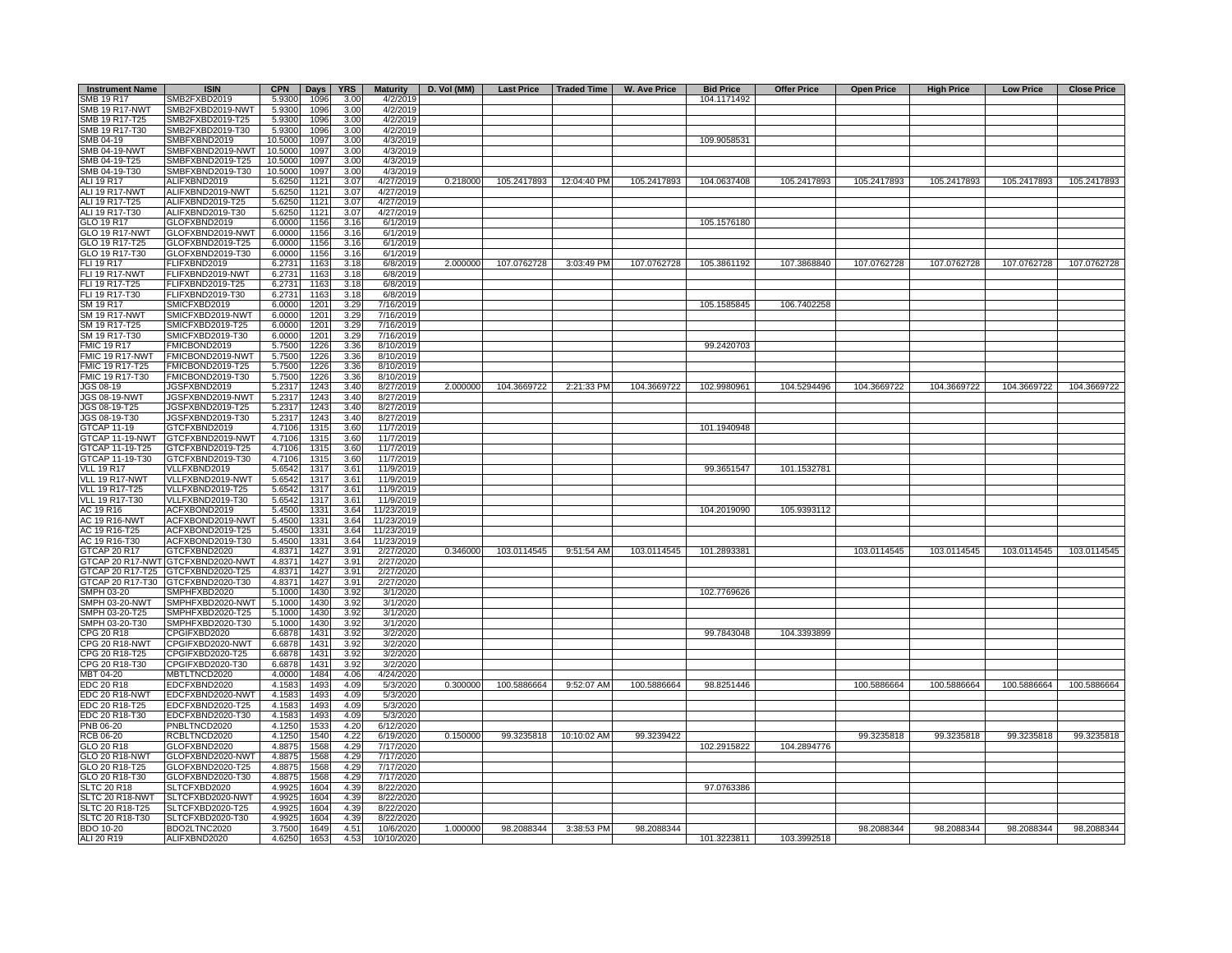| <b>Instrument Name</b>               | <b>ISIN</b>                       | $CPN$   Days   YRS |              |              | <b>Maturity</b>        | D. Vol (MM) |             | Last Price   Traded Time  | W. Ave Price | <b>Bid Price</b> | <b>Offer Price</b> | <b>Open Price</b> | <b>High Price</b> | <b>Low Price</b> | <b>Close Price</b> |
|--------------------------------------|-----------------------------------|--------------------|--------------|--------------|------------------------|-------------|-------------|---------------------------|--------------|------------------|--------------------|-------------------|-------------------|------------------|--------------------|
| ALI 20 R19-NWT                       | ALIFXBND2020-NWT                  | 4.6250             | 1653         | 4.53         | 10/10/2020             |             |             |                           |              |                  |                    |                   |                   |                  |                    |
| ALI 20 R19-T25                       | ALIFXBND2020-T25                  | 4.6250             | 1653         | 4.53         | 10/10/2020             |             |             |                           |              |                  |                    |                   |                   |                  |                    |
| ALI 20 R19-T30                       | ALIFXBND2020-T30                  | 4.6250             | 1653         | 4.53         | 10/10/2020             |             |             |                           |              |                  |                    |                   |                   |                  |                    |
| <b>HOUSE 10-20</b>                   | HOUSEFBD2020                      | 6.2080             | 1659         | 4.54         | 10/16/2020             | 1.000000    | 100.3252632 | 2:58:32 PM                | 100.3252632  | 100.8199377      | 102.8267958        | 100.3252632       | 100.3252632       | 100.3252632      | 100.3252632        |
| HOUSE 10-20-NWT                      | HOUSEFBD2020-NWT                  | 6.2080             | 1659         | 4.54         | 10/16/2020             |             |             |                           |              |                  |                    |                   |                   |                  |                    |
| HOUSE 10-20-T25                      | HOUSEFBD2020-T25                  | 6.2080             | 1659         | 4.54         | 10/16/2020             |             |             |                           |              |                  |                    |                   |                   |                  |                    |
| HOUSE 10-20-T30                      | HOUSEFBD2020-T30                  | 6.2080             | 1659         | 4.54         | 10/16/2020             |             |             |                           |              |                  |                    |                   |                   |                  |                    |
| <b>AEV 11-20</b>                     | AEV2FXBD2020                      | 4.4722             | 1680         | 4.60         | 11/6/2020              | 2.300000    | 100.9225574 | 11:20:14 AM               | 101.0590931  | 100.7134165      |                    | 101.9726089       | 101.9726089       | 100.9225574      | 100.9225574        |
| <b>AEV 11-20-NWT</b>                 | AEV2FXBD2020-NWT                  | 4.4722             | 1680         | 4.60         | 11/6/2020              |             |             |                           |              |                  |                    |                   |                   |                  |                    |
| AEV 11-20-T25                        | AEV2FXBD2020-T25                  | 4.4722             | 1680         | 4.60         | 11/6/2020              |             |             |                           |              |                  |                    |                   |                   |                  |                    |
| AEV 11-20-T30                        | AEV2FXBD2020-T30                  | 4.4722             | 1680         | 4.60         | 11/6/2020              |             |             |                           |              |                  |                    |                   |                   |                  |                    |
| FLI 20 R19                           | FLIFXBND2020                      | 4.8562             | 1682         | 4.61         | 11/8/2020              | 6.800000    | 101.8898397 | 3:07:10 PM                | 103.2277876  | 101.4717677      |                    | 103.1557436       | 103.4749805       | 101.8898397      | 101.8898397        |
| <b>FLI 20 R19-NWT</b>                | FLIFXBND2020-NWT                  | 4.8562             | 1682         | 4.61         | 11/8/2020              |             |             |                           |              |                  |                    |                   |                   |                  |                    |
| FLI 20 R19-T25                       | FLIFXBND2020-T25                  | 4.8562             | 1682         | 4.61         | 11/8/2020              |             |             |                           |              |                  |                    |                   |                   |                  |                    |
| FLI 20 R19-T30                       | FLIFXBND2020-T30                  | 4.8562             | 1682         | 4.61         | 11/8/2020              |             |             |                           |              |                  |                    |                   |                   |                  |                    |
| AEV 20 R19                           | AEVFXBND2020                      | 4.4125             | 1695         | 4.64         | 11/21/2020             | 3.890000    | 102.8090443 | 10:37:44 AM               | 102.5926933  | 100.4693815      |                    | 102.3791988       | 102.8090443       | 102.3791988      | 102.8090443        |
| AEV 20 R19-NWT                       | AEVFXBND2020-NWT                  | 4.4125             | 1695         | 4.64         | 11/21/2020             |             |             |                           |              |                  |                    |                   |                   |                  |                    |
| AEV 20 R19-T25                       | AEVFXBND2020-T25                  | 4.4125             | 1695         | 4.64         | 11/21/2020             |             |             |                           |              |                  |                    |                   |                   |                  |                    |
| AEV 20 R19-T30                       | AEVFXBND2020-T30                  | 4.4125             | 1695         | 4.64         | 11/21/2020             |             |             |                           |              |                  |                    |                   |                   |                  |                    |
| MER 20 P19                           | MERFXBND2020                      | 4.3750             | 1716         | 4.70         | 12/12/2020             | 2.500000    | 100.4228222 | 9:55:05 AM                | 100.5635767  | 100.1047092      |                    | 101.5977148       | 101.5977148       | 100.4228222      | 100.4228222        |
| <b>MER 20 P19-NWT</b>                | MERFXBND2020-NWT                  | 4.3750             | 1716         | 4.70         | 12/12/2020             |             |             |                           |              |                  |                    |                   |                   |                  |                    |
| MER 20 P19-T25                       | MERFXBND2020-T25                  | 4.3750             | 1716         | 4.70         | 12/12/2020             |             |             |                           |              |                  |                    |                   |                   |                  |                    |
| MER 20 P19-T30                       | MERFXBND2020-T30                  | 4.3750             | 1716         | 4.70         | 12/12/2020             |             |             |                           |              |                  |                    |                   |                   |                  |                    |
| <b>TEL 21 R19</b>                    | TELFXBND2021                      | 5.2250             | 1772         | 4.85         | 2/6/2021               |             |             |                           |              | 103.0296687      |                    |                   |                   |                  |                    |
| TEL 21 R19-NWT                       | TELFXBND2021-NWT                  | 5.2250             | 1772         | 4.85         | 2/6/2021               |             |             |                           |              |                  |                    |                   |                   |                  |                    |
| TEL 21 R19-T25                       | TELFXBND2021-T25                  | 5.2250             | 1772         | 4.85         | 2/6/2021               |             |             |                           |              |                  |                    |                   |                   |                  |                    |
| TEL 21 R19-T30                       | TELFXBND2021-T30                  | 5.2250             | 1772         | 4.85         | 2/6/2021               |             |             |                           |              |                  |                    |                   |                   |                  |                    |
| ABS 21 R19                           | ABSFXBND2021                      | 5.3350             | 1776         | 4.86         | 2/10/2021              | 2.000000    |             | 100.5741831   11:56:56 AM | 100.5741831  | 98.2494482       |                    | 100.5741831       | 100.5741831       | 100.5741831      | 100.5741831        |
| ABS 21 R19-NWT                       | ABSFXBND2021-NWT                  | 5.3350             | 1776         | 4.86         | 2/10/2021              |             |             |                           |              |                  |                    |                   |                   |                  |                    |
| ABS 21 R19-T25                       | ABSFXBND2021-T25                  | 5.3350             | 1776         | 4.86         | 2/10/2021              |             |             |                           |              |                  |                    |                   |                   |                  |                    |
| ABS 21 R19-T30                       | ABSFXBND2021-T30                  | 5.3350             | 1776         | 4.86         | 2/10/2021              |             |             |                           |              |                  |                    |                   |                   |                  |                    |
| ROCK 21 R19                          | ROCKFXBD2021                      | 5.0932             | 1781         | 4.88         | 2/15/2021              |             |             |                           |              | 100.5066576      | 103.0233112        |                   |                   |                  |                    |
| ROCK 21 R19-NWT                      | ROCKFXBD2021-NWT                  | 5.0932             | 1781         | 4.88         | 2/15/2021              |             |             |                           |              |                  |                    |                   |                   |                  |                    |
| ROCK 21 R19-T25                      | ROCKFXBD2021-T25                  | 5.0932             | 1781         | 4.88         | 2/15/2021              |             |             |                           |              |                  |                    |                   |                   |                  |                    |
| ROCK 21 R19-T30                      | ROCKFXBD2021-T30                  | 5.0932             | 1781         | 4.88         | 2/15/2021              |             |             |                           |              |                  |                    |                   |                   |                  |                    |
| SMPH 02-21                           | SMPH2FBD2021                      | 4.5095             | 1791         | 4.90         | 2/25/2021              | 1.000000    |             | 100.6993689 11:19:23 AM   | 100.6989980  | 100.6989980      |                    | 100.6993689       | 100.6993689       | 100.6993689      | 100.6993689        |
| SMPH 02-21-NWT                       | SMPH2FBD2021-NWT                  | 4.5095             | 1791         | 4.90         | 2/25/2021              |             |             |                           |              |                  |                    |                   |                   |                  |                    |
| SMPH 02-21-T25                       | SMPH2FBD2021-T25                  | 4.5095             | 1791         | 4.90         | 2/25/2021              |             |             |                           |              |                  |                    |                   |                   |                  |                    |
| SMPH 02-21-T30                       | SMPH2FBD2021-T30                  | 4.5095             | 1791         | 4.90         | 2/25/2021              |             |             |                           |              |                  |                    |                   |                   |                  |                    |
| <b>JGS 21 R19</b>                    | JGSFXBND2021                      | 5.2442             | 1793         | 4.91         | 2/27/2021              | 3.300000    | 103.5058353 | 3:21:30 PM                | 103.8420035  | 103.4612899      |                    | 103.5746118       | 104.5817599       | 103.5058353      | 103.5058353        |
| <b>JGS 21 R19-NWT</b>                | JGSFXBND2021-NWT                  | 5.2442             | 1793         | 4.91         | 2/27/2021              |             |             |                           |              |                  |                    |                   |                   |                  |                    |
| JGS 21 R19-T25                       | JGSFXBND2021-T25                  | 5.2442             | 1793         | 4.91         | 2/27/2021              |             |             |                           |              |                  |                    |                   |                   |                  |                    |
| JGS 21 R19-T30                       | JGSFXBND2021-T30                  | 5.2442             | 1793         | 4.91         | 2/27/2021              |             |             |                           |              |                  |                    |                   |                   |                  |                    |
| SLI 21 R18                           | SLIFXBND2021                      | 6.7150             | 1816         | 4.97         | 3/22/2021              |             |             |                           |              | 99.9987451       |                    |                   |                   |                  |                    |
| <b>SLI 21 R18-NWT</b>                | SLIFXBND2021-NWT                  | 6.7150             | 1816         | 4.97         | 3/22/2021              |             |             |                           |              |                  |                    |                   |                   |                  |                    |
|                                      |                                   |                    |              |              |                        |             |             |                           |              |                  |                    |                   |                   |                  |                    |
| SLI 21 R18-T25                       | SLIFXBND2021-T25                  | 6.7150             | 1816         | 4.97         | 3/22/2021              |             |             |                           |              |                  |                    |                   |                   |                  |                    |
| SLI 21 R18-T30<br><b>MNTC 21 R19</b> | SLIFXBND2021-T30<br>MNTCFXBD2021  | 6.7150             | 1816<br>1825 | 4.97<br>5.00 | 3/22/2021<br>3/31/2021 | 0.500000    | 101.4159714 | 3:09:49 PM                | 101.4159714  | 101.9752770      |                    | 101.4159714       | 101.4159714       | 101.4159714      | 101.4159714        |
|                                      |                                   | 5.0700             |              |              |                        |             |             |                           |              |                  |                    |                   |                   |                  |                    |
| MNTC 21 R19-NWT                      | MNTCFXBD2021-NWT                  | 5.0700             | 1825         | 5.00         | 3/31/2021              |             |             |                           |              |                  |                    |                   |                   |                  |                    |
| MNTC 21 R19-T25                      | MNTCFXBD2021-T25                  | 5.0700             | 1825         | 5.00         | 3/31/2021              |             |             |                           |              |                  |                    |                   |                   |                  |                    |
| MNTC 21 R19-T30                      | MNTCFXBD2021-T30                  | 5.0700             | 1825         | 5.00         | 3/31/2021              |             |             |                           |              |                  |                    |                   |                   |                  |                    |
| SMB 21 R19                           | SMBFXBND2021                      | 5.5000             | 1827         | 5.00         | 4/2/2021               |             |             |                           |              | 102.8566971      |                    |                   |                   |                  |                    |
| <b>SMB 21 R19-NWT</b>                | SMBFXBND2021-NWT                  | 5.5000             | 1827         | 5.00         | 4/2/2021               |             |             |                           |              |                  |                    |                   |                   |                  |                    |
| SMB 21 R19-T25                       | SMBFXBND2021-T25                  | 5.5000             | 1827         | 5.00         | 4/2/2021               |             |             |                           |              |                  |                    |                   |                   |                  |                    |
| SMB 21 R19-T30                       | SMBFXBND2021-T30                  | 5.5000             | 1827         | 5.00         | 4/2/2021               |             |             |                           |              |                  |                    |                   |                   |                  |                    |
| LBP 04-21                            | LBPLTNCD2021                      | 3.7500             | 1834         | 5.02         | 4/9/2021               | 0.700000    | 96.9335622  | 10:22:24 AM               | 96.9351229   |                  |                    | 96.9335622        | 96.9335622        | 96.9335622       | 96.9335622         |
| <b>VLL 21 R19</b>                    | VLLFXBND2021                      | 5.9437             | 1864         | 5.10         | 5/9/2021               |             |             |                           |              | 98.6671133       |                    |                   |                   |                  |                    |
| VLL 21 R19-NWT                       | VLLFXBND2021-NWT                  | 5.9437             | 1864         | 5.10         | 5/9/2021               |             |             |                           |              |                  |                    |                   |                   |                  |                    |
| VLL 21 R19-T25                       | VLLFXBND2021-T25                  | 5.9437             | 1864         | 5.10         | 5/9/2021               |             |             |                           |              |                  |                    |                   |                   |                  |                    |
| VLL 21 R19-T30                       | VLLFXBND2021-T30                  | 5.9437             | 1864         | 5.10         | 5/9/2021               |             |             |                           |              |                  |                    |                   |                   |                  |                    |
| AC 05-21                             | ACFXBOND2021                      | 6.8000             | 1867         | 5.11         | 5/12/2021              |             |             |                           |              | 111.5412445      | 113.3840770        |                   |                   |                  |                    |
| AC 05-21-NWT                         | ACFXBOND2021-NWT                  | 6.8000             | 1867         | 5.11         | 5/12/2021              |             |             |                           |              |                  |                    |                   |                   |                  |                    |
| AC 05-21-T25                         | ACFXBOND2021-T25                  | 6.8000             | 1867         | 5.11         | 5/12/2021              |             |             |                           |              |                  |                    |                   |                   |                  |                    |
| AC 05-21-T30                         | ACFXBOND2021-T30                  | 6.8000             | 1867         | 5.11         | 5/12/2021              |             |             |                           |              |                  |                    |                   |                   |                  |                    |
| SM 21 R19                            | SMICFXBD2021                      | 5.2958             | 1874         | 5.13         | 5/19/2021              |             |             |                           |              | 104.0706436      |                    |                   |                   |                  |                    |
| SM 21 R19-NWT                        | SMICFXBD2021-NWT                  | 5.2958             | 1874         | 5.13         | 5/19/2021              |             |             |                           |              |                  |                    |                   |                   |                  |                    |
| SM 21 R19-T25                        | SMICFXBD2021-T25                  | 5.2958             | 1874         | 5.13         | 5/19/2021              |             |             |                           |              |                  |                    |                   |                   |                  |                    |
| SM 21 R19-T30                        | SMICFXBD2021-T30                  | 5.2958             | 1874         | 5.13         | 5/19/2021              |             |             |                           |              |                  |                    |                   |                   |                  |                    |
| CHI 21 R19                           | CHIFXBND2021                      | 5.3200             | 1892         | 5.18         | 6/6/2021               |             |             |                           |              | 98.0881850       |                    |                   |                   |                  |                    |
| CHI 21 R19-NWT                       | CHIFXBND2021-NWT                  | 5.3200             | 1892         | 5.18         | 6/6/2021               |             |             |                           |              |                  |                    |                   |                   |                  |                    |
| CHI 21 R19-T25                       | CHIFXBND2021-T25                  | 5.3200             | 1892         | 5.18         | 6/6/2021               |             |             |                           |              |                  |                    |                   |                   |                  |                    |
| CHI 21 R19-T30                       | CHIFXBND2021-T30                  | 5.3200             | 1892         | 5.18         | 6/6/2021               |             |             |                           |              |                  |                    |                   |                   |                  |                    |
| GTCAP 21 R19                         | GTCFXBND2021                      | 5.1965             | 1954         | 5.35         | 8/7/2021               |             |             |                           |              | 103.0528960      |                    |                   |                   |                  |                    |
|                                      | GTCAP 21 R19-NWT GTCFXBND2021-NWT | 5.1965             | 1954         | 5.35         | 8/7/2021               |             |             |                           |              |                  |                    |                   |                   |                  |                    |
|                                      | GTCAP 21 R19-T25 GTCFXBND2021-T25 | 5.1965             | 1954         | 5.35         | 8/7/2021               |             |             |                           |              |                  |                    |                   |                   |                  |                    |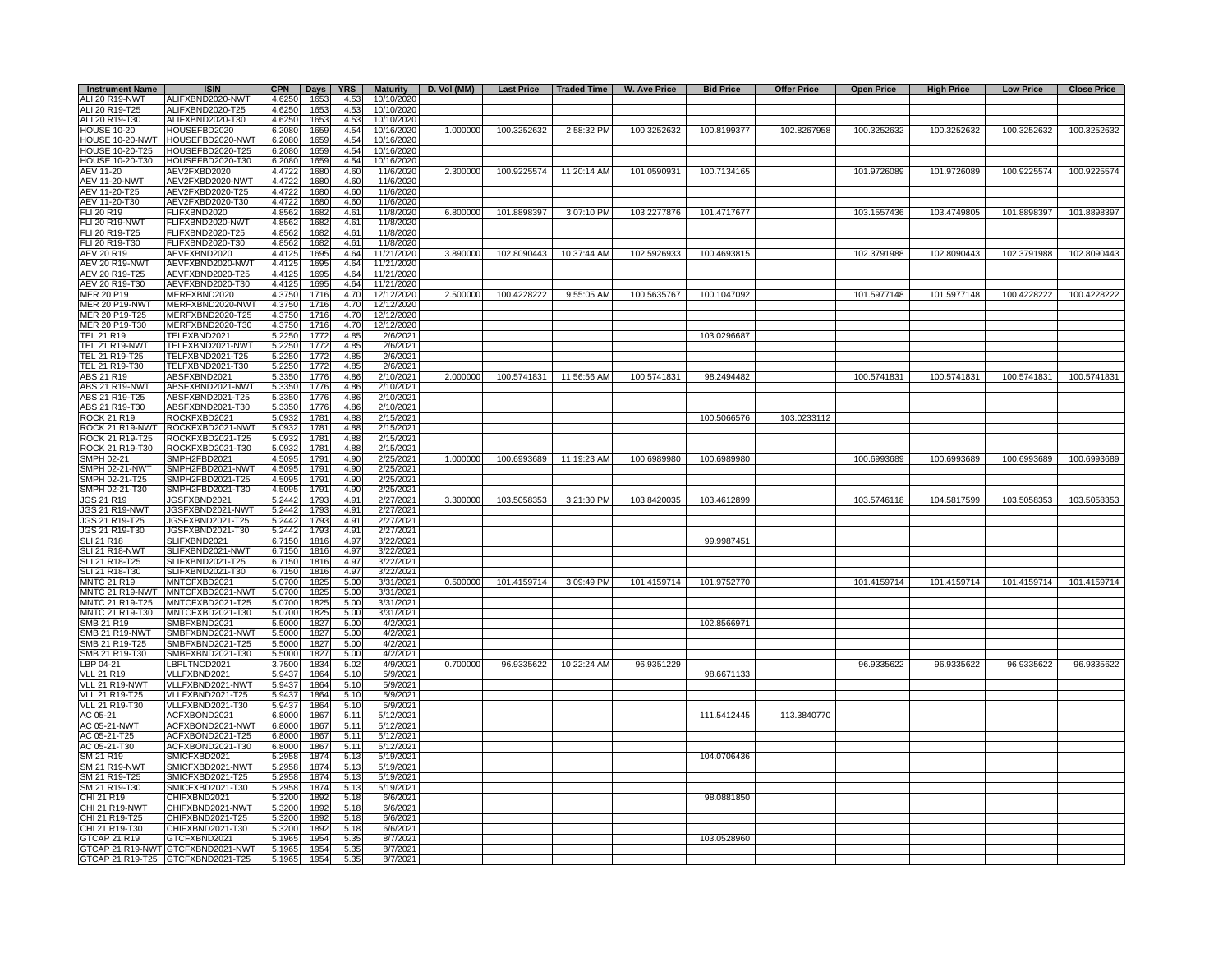| <b>Instrument Name</b> | <b>ISIN</b>                       | <b>CPN</b> | Days | <b>YRS</b> | <b>Maturity</b> | D. Vol (MM) |             | Last Price   Traded Time | <b>W. Ave Price</b> | <b>Bid Price</b> | <b>Offer Price</b> | <b>Open Price</b> | <b>High Price</b> | <b>Low Price</b> | <b>Close Price</b> |
|------------------------|-----------------------------------|------------|------|------------|-----------------|-------------|-------------|--------------------------|---------------------|------------------|--------------------|-------------------|-------------------|------------------|--------------------|
| GTCAP 21 R19-T30       | GTCFXBND2021-T30                  | 5.1965     | 1954 | 5.35       | 8/7/2021        |             |             |                          |                     |                  |                    |                   |                   |                  |                    |
| SMPH 21 R19            | SMPHFXBD2021                      | 5.2006     | 1979 | 5.42       | 9/1/2021        |             |             |                          |                     | 103.8382799      |                    |                   |                   |                  |                    |
|                        | SMPH 21 R19-NWT SMPHFXBD2021-NWT  | 5.2006     | 1979 | 5.42       | 9/1/2021        |             |             |                          |                     |                  |                    |                   |                   |                  |                    |
| SMPH 21 R19-T25        | SMPHFXBD2021-T25                  | 5.2006     | 1979 | 5.42       | 9/1/2021        |             |             |                          |                     |                  |                    |                   |                   |                  |                    |
| SMPH 21 R19-T30        | SMPHFXBD2021-T30                  | 5.2006     | 1979 | 5.42       | 9/1/2021        |             |             |                          |                     |                  |                    |                   |                   |                  |                    |
| CPG 21 R20             | CPGIFXBD2021                      | 6.9758     | 1980 | 5.42       | 9/2/2021        |             |             |                          |                     | 98.7767486       |                    |                   |                   |                  |                    |
| CPG 21 R20-NWT         | CPGIFXBD2021-NWT                  | 6.9758     | 1980 | 5.42       | 9/2/2021        |             |             |                          |                     |                  |                    |                   |                   |                  |                    |
| CPG 21 R20-T25         | CPGIFXBD2021-T25                  | 6.9758     | 1980 | 5.42       | 9/2/2021        |             |             |                          |                     |                  |                    |                   |                   |                  |                    |
| CPG 21 R20-T30         | CPGIFXBD2021-T30                  | 6.9758     | 1980 | 5.42       | 9/2/2021        |             |             |                          |                     |                  |                    |                   |                   |                  |                    |
| AP 21 R19              | APCFXBND2021                      | 5.2050     | 1988 | 5.44       | 9/10/2021       | 1.000000    | 103.1417360 | 9:55:46 AM               | 103.1402772         | 103.0183204      |                    | 103.1417360       | 103.1417360       | 103.1417360      | 103.1417360        |
| AP 21 R19-NWT          | APCFXBND2021-NWT                  | 5.2050     | 1988 | 5.44       | 9/10/2021       |             |             |                          |                     |                  |                    |                   |                   |                  |                    |
| AP 21 R19-T25          | APCFXBND2021-T25                  | 5.2050     | 1988 | 5.44       | 9/10/2021       |             |             |                          |                     |                  |                    |                   |                   |                  |                    |
| AP 21 R19-T30          | APCFXBND2021-T30                  | 5.2050     | 1988 | 5.44       | 9/10/2021       |             |             |                          |                     |                  |                    |                   |                   |                  |                    |
| MBT 11-21              | MBTLTNCD2021                      | 4.2500     | 2060 | 5.64       | 11/21/2021      |             |             |                          |                     |                  |                    |                   |                   |                  |                    |
| <b>FLI 21 R20</b>      | FLIFXBND2021                      | 5.4000     | 2073 | 5.68       | 12/4/2021       | 0.334000    | 106.5508683 | 9:50:33 AM               | 106.5508683         | 103.4674350      |                    | 106.5508683       | 106.5508683       | 106.5508683      | 106.5508683        |
| <b>FLI 21 R20-NWT</b>  | FLIFXBND2021-NWT                  | 5.4000     | 2073 | 5.68       | 12/4/2021       |             |             |                          |                     |                  |                    |                   |                   |                  |                    |
| FLI 21 R20-T25         | FLIFXBND2021-T25                  | 5.4000     | 2073 | 5.68       | 12/4/2021       |             |             |                          |                     |                  |                    |                   |                   |                  |                    |
| FLI 21 R20-T30         | FLIFXBND2021-T30                  | 5.4000     | 2073 | 5.68       | 12/4/2021       |             |             |                          |                     |                  |                    |                   |                   |                  |                    |
| RLC 02-22              | RLCFXBND2022                      | 4.8000     | 2154 | 5.90       | 2/23/2022       | 3.000000    | 99.8683474  | 11:18:19 AM              | 99.8683065          | 100.2497701      | 103.1001098        | 99.8683474        | 99.8683474        | 99.8683474       | 99.8683474         |
| <b>RLC 02-22-NWT</b>   | RLCFXBND2022-NWT                  | 4.8000     | 2154 | 5.90       | 2/23/2022       |             |             |                          |                     |                  |                    |                   |                   |                  |                    |
| RLC 02-22-T25          |                                   |            |      |            |                 |             |             |                          |                     |                  |                    |                   |                   |                  |                    |
|                        | RLCFXBND2022-T25                  | 4.8000     | 2154 | 5.90       | 2/23/2022       |             |             |                          |                     |                  |                    |                   |                   |                  |                    |
| RLC 02-22-T30          | RLCFXBND2022-T30                  | 4.8000     | 2154 | 5.90       | 2/23/2022       |             |             |                          |                     |                  |                    |                   |                   |                  |                    |
| SMB 22 R19             | SMBFXBND2022                      | 6.6000     | 2192 | 6.00       | 4/2/2022        |             |             |                          |                     | 108.2092495      |                    |                   |                   |                  |                    |
| <b>SMB 22 R19-NWT</b>  | SMBFXBND2022-NWT                  | 6.6000     | 2192 | 6.00       | 4/2/2022        |             |             |                          |                     |                  |                    |                   |                   |                  |                    |
| SMB 22 R19-T25         | SMBFXBND2022-T25                  | 6.6000     | 2192 | 6.00       | 4/2/2022        |             |             |                          |                     |                  |                    |                   |                   |                  |                    |
| SMB 22 R19-T30         | SMBFXBND2022-T30                  | 6.6000     | 2192 | 6.00       | 4/2/2022        |             |             |                          |                     |                  |                    |                   |                   |                  |                    |
| ALI 22 R19             | ALIFXBND2022                      | 6.0000     | 2217 | 6.07       | 4/27/2022       | 1.000000    | 107.0666899 | 3:13:55 PM               | 107.1759772         | 107.8888449      | 111.8265492        | 107.0666899       | 107.3399081       | 107.0666899      | 107.0666899        |
| ALI 22 R19-NWT         | ALIFXBND2022-NWT                  | 6.0000     | 2217 | 6.07       | 4/27/2022       |             |             |                          |                     |                  |                    |                   |                   |                  |                    |
| ALI 22 R19-T25         | ALIFXBND2022-T25                  | 6.0000     | 2217 | 6.07       | 4/27/2022       |             |             |                          |                     |                  |                    |                   |                   |                  |                    |
| ALI 22 R19-T30         | ALIFXBND2022-T30                  | 6.0000     | 2217 | 6.07       | 4/27/2022       |             |             |                          |                     |                  |                    |                   |                   |                  |                    |
| ALI 22 4.5             | ALI2FXBD2022                      | 4.5000     | 2219 | 6.08       | 4/29/2022       | 2.000000    | 100.2604662 | 11:20:58 AM              | 100.2604552         | 99.9967035       | 103.7643830        | 100.2604662       | 100.2604662       | 100.2604662      | 100.2604662        |
| ALI 22 4.5-NWT         | ALI2FXBD2022-NWT                  | 4.5000     | 2219 | 6.08       | 4/29/2022       |             |             |                          |                     |                  |                    |                   |                   |                  |                    |
| ALI 22 4.5-T25         | ALI2FXBD2022-T25                  | 4.5000     | 2219 | 6.08       | 4/29/2022       |             |             |                          |                     |                  |                    |                   |                   |                  |                    |
| ALI 22 4.5-T30         | ALI2FXBD2022-T30                  | 4.5000     | 2219 | 6.08       | 4/29/2022       |             |             |                          |                     |                  |                    |                   |                   |                  |                    |
|                        |                                   |            |      |            |                 |             |             |                          |                     |                  |                    |                   |                   |                  |                    |
| <b>SLTC 22 R20</b>     | SLTCFXBD2022                      | 5.5796     | 2242 | 6.14       | 5/22/2022       | 1.000000    | 101.7185789 | 2:56:08 PM               | 101.7185789         | 97.8510762       | 105.7631539        | 101.7185789       | 101.7185789       | 101.7185789      | 101.7185789        |
| SLTC 22 R20-NWT        | SLTCFXBD2022-NWT                  | 5.5796     | 2242 | 6.14       | 5/22/2022       |             |             |                          |                     |                  |                    |                   |                   |                  |                    |
| SLTC 22 R20-T25        | SLTCFXBD2022-T25                  | 5.5796     | 2242 | 6.14       | 5/22/2022       |             |             |                          |                     |                  |                    |                   |                   |                  |                    |
| SLTC 22 R20-T30        | SLTCFXBD2022-T30                  | 5.5796     | 2242 | 6.14       | 5/22/2022       |             |             |                          |                     |                  |                    |                   |                   |                  |                    |
| <b>HOUSE 22 R20</b>    | HOUSEFBD2022                      | 6.1310     | 2297 | 6.29       | 7/16/2022       |             |             |                          |                     | 96.8463187       |                    |                   |                   |                  |                    |
|                        | HOUSE 22 R20-NWT HOUSEFBD2022-NWT | 6.1310     | 2297 | 6.29       | 7/16/2022       |             |             |                          |                     |                  |                    |                   |                   |                  |                    |
|                        | HOUSE 22 R20-T25 HOUSEFBD2022-T25 | 6.1310     | 2297 | 6.29       | 7/16/2022       |             |             |                          |                     |                  |                    |                   |                   |                  |                    |
| HOUSE 22 R20-T30       | HOUSEFBD2022-T30                  | 6.1310     | 2297 | 6.29       | 7/16/2022       |             |             |                          |                     |                  |                    |                   |                   |                  |                    |
| SM 22 R19              | SMICFXBD2022                      | 6.9442     | 2297 | 6.29       | 7/16/2022       | 0.500000    | 112.0966182 | 9:57:00 AM               | 112.0919794         | 112.3813328      | 115.0264860        | 112.0966182       | 112.0966182       | 112.0966182      | 112.0966182        |
| <b>SM 22 R19-NWT</b>   | SMICFXBD2022-NWT                  | 6.9442     | 2297 | 6.29       | 7/16/2022       |             |             |                          |                     |                  |                    |                   |                   |                  |                    |
| SM 22 R19-T25          | SMICFXBD2022-T25                  | 6.9442     | 2297 | 6.29       | 7/16/2022       |             |             |                          |                     |                  |                    |                   |                   |                  |                    |
| SM 22 R19-T30          | SMICFXBD2022-T30                  | 6.9442     | 2297 | 6.29       | 7/16/2022       |             |             |                          |                     |                  |                    |                   |                   |                  |                    |
| <b>AEV 22 R20</b>      | AEVFXBND2022                      | 5.0056     | 2318 | 6.35       | 8/6/2022        |             |             |                          |                     | 102.6369680      |                    |                   |                   |                  |                    |
| <b>AEV 22 R20-NWT</b>  | AEVFXBND2022-NWT                  | 5.0056     | 2318 | 6.35       | 8/6/2022        |             |             |                          |                     |                  |                    |                   |                   |                  |                    |
| AEV 22 R20-T25         | AEVFXBND2022-T25                  | 5.0056     | 2318 | 6.35       | 8/6/2022        |             |             |                          |                     |                  |                    |                   |                   |                  |                    |
| AEV 22 R20-T30         |                                   |            | 2318 | 6.35       |                 |             |             |                          |                     |                  |                    |                   |                   |                  |                    |
|                        | AEVFXBND2022-T30                  | 5.0056     |      |            | 8/6/2022        |             |             |                          |                     |                  |                    |                   |                   |                  |                    |
| <b>FLI 22 R20</b>      | FLIFXBND2022                      | 5.3567     | 2332 | 6.38       | 8/20/2022       | 1.000000    | 103.6041905 | 11:22:05 AM              | 103.6028362         | 103.0443499      |                    | 103.6041905       | 103.6041905       | 103.6041905      | 103.6041905        |
| <b>FLI 22 R20-NWT</b>  | FLIFXBND2022-NWT                  | 5.3567     | 2332 | 6.38       | 8/20/2022       |             |             |                          |                     |                  |                    |                   |                   |                  |                    |
| FLI 22 R20-T25         | FLIFXBND2022-T25                  | 5.3567     | 2332 | 6.38       | 8/20/2022       |             |             |                          |                     |                  |                    |                   |                   |                  |                    |
| FLI 22 R20-T30         | FLIFXBND2022-T30                  | 5.3567     | 2332 | 6.38       | 8/20/2022       |             |             |                          |                     |                  |                    |                   |                   |                  |                    |
| <b>GTCAP 23 R20</b>    | GTCFXBND2023                      | 5.0937     | 2523 | 6.91       | 2/27/2023       |             |             |                          |                     | 90.3983550       |                    |                   |                   |                  |                    |
|                        | GTCAP 23 R20-NWT GTCFXBND2023-NWT | 5.0937     | 2523 | 6.91       | 2/27/2023       |             |             |                          |                     |                  |                    |                   |                   |                  |                    |
|                        | GTCAP 23 R20-T25 GTCFXBND2023-T25 | 5.0937     | 2523 | 6.91       | 2/27/2023       |             |             |                          |                     |                  |                    |                   |                   |                  |                    |
|                        | GTCAP 23 R20-T30 GTCFXBND2023-T30 | 5.0937     | 2523 | 6.91       | 2/27/2023       |             |             |                          |                     |                  |                    |                   |                   |                  |                    |
| EDC 23 R19             | EDCFXBND2023                      | 4.7312     | 2588 | 7.09       | 5/3/2023        |             |             |                          |                     | 98.4077955       |                    |                   |                   |                  |                    |
| EDC 23 R19-NWT         | EDCFXBND2023-NWT                  | 4.7312     | 2588 | 7.09       | 5/3/2023        |             |             |                          |                     |                  |                    |                   |                   |                  |                    |
| EDC 23 R19-T25         | EDCFXBND2023-T25                  | 4.7312     | 2588 | 7.09       | 5/3/2023        |             |             |                          |                     |                  |                    |                   |                   |                  |                    |
| EDC 23 R19-T30         | EDCFXBND2023-T30                  | 4.7312     | 2588 | 7.09       | 5/3/2023        |             |             |                          |                     |                  |                    |                   |                   |                  |                    |
| GLO 23 R20             | GLOFXBND2023                      | 5.2792     | 2663 | 7.29       | 7/17/2023       |             |             |                          |                     | 103.8723079      |                    |                   |                   |                  |                    |
| GLO 23 R20-NWT         | GLOFXBND2023-NWT                  | 5.2792     | 2663 | 7.29       | 7/17/2023       |             |             |                          |                     |                  |                    |                   |                   |                  |                    |
|                        |                                   |            |      |            |                 |             |             |                          |                     |                  |                    |                   |                   |                  |                    |
| GLO 23 R20-T25         | GLOFXBND2023-T25                  | 5.2792     | 2663 | 7.29       | 7/17/2023       |             |             |                          |                     |                  |                    |                   |                   |                  |                    |
| GLO 23 R20-T30         | GLOFXBND2023-T30                  | 5.2792     | 2663 | 7.29       | 7/17/2023       |             |             |                          |                     |                  |                    |                   |                   |                  |                    |
| FLI 23 R20             | FLIFXBND2023                      | 5.4333     | 2777 | 7.60       | 11/8/2023       |             |             |                          |                     | 102.7244583      |                    |                   |                   |                  |                    |
| <b>FLI 23 R20-NWT</b>  | FLIFXBND2023-NWT                  | 5.4333     | 2777 | 7.60       | 11/8/2023       |             |             |                          |                     |                  |                    |                   |                   |                  |                    |
| FLI 23 R20-T25         | FLIFXBND2023-T25                  | 5.4333     | 2777 | 7.60       | 11/8/2023       |             |             |                          |                     |                  |                    |                   |                   |                  |                    |
| FLI 23 R20-T30         | FLIFXBND2023-T30                  | 5.4333     | 2777 | 7.60       | 11/8/2023       |             |             |                          |                     |                  |                    |                   |                   |                  |                    |
| AEV 23 R20             | AEVFXBND2023                      | 4.6188     | 2790 | 7.64       | 11/21/2023      |             |             |                          |                     | 100.1188855      |                    |                   |                   |                  |                    |
| AEV 23 R20-NWT         | AEVFXBND2023-NWT                  | 4.6188     | 2790 | 7.64       | 11/21/2023      |             |             |                          |                     |                  |                    |                   |                   |                  |                    |
| AEV 23 R20-T25         | AEVFXBND2023-T25                  | 4.6188     | 2790 | 7.64       | 11/21/2023      |             |             |                          |                     |                  |                    |                   |                   |                  |                    |
| AEV 23 R20-T30         | AEVFXBND2023-T30                  | 4.6188     | 2790 | 7.64       | 11/21/2023      |             |             |                          |                     |                  |                    |                   |                   |                  |                    |
| <b>FDC 24 R21</b>      | FDCFXBND2024                      | 6.1458     | 2854 | 7.81       | 1/24/2024       | 7.952000    |             | 108.5539845 11:40:50 AM  | 108.5539845         | 104.0774557      |                    | 108.5539845       | 108.5539845       | 108.5539845      | 108.5539845        |
|                        |                                   |            |      |            |                 |             |             |                          |                     |                  |                    |                   |                   |                  |                    |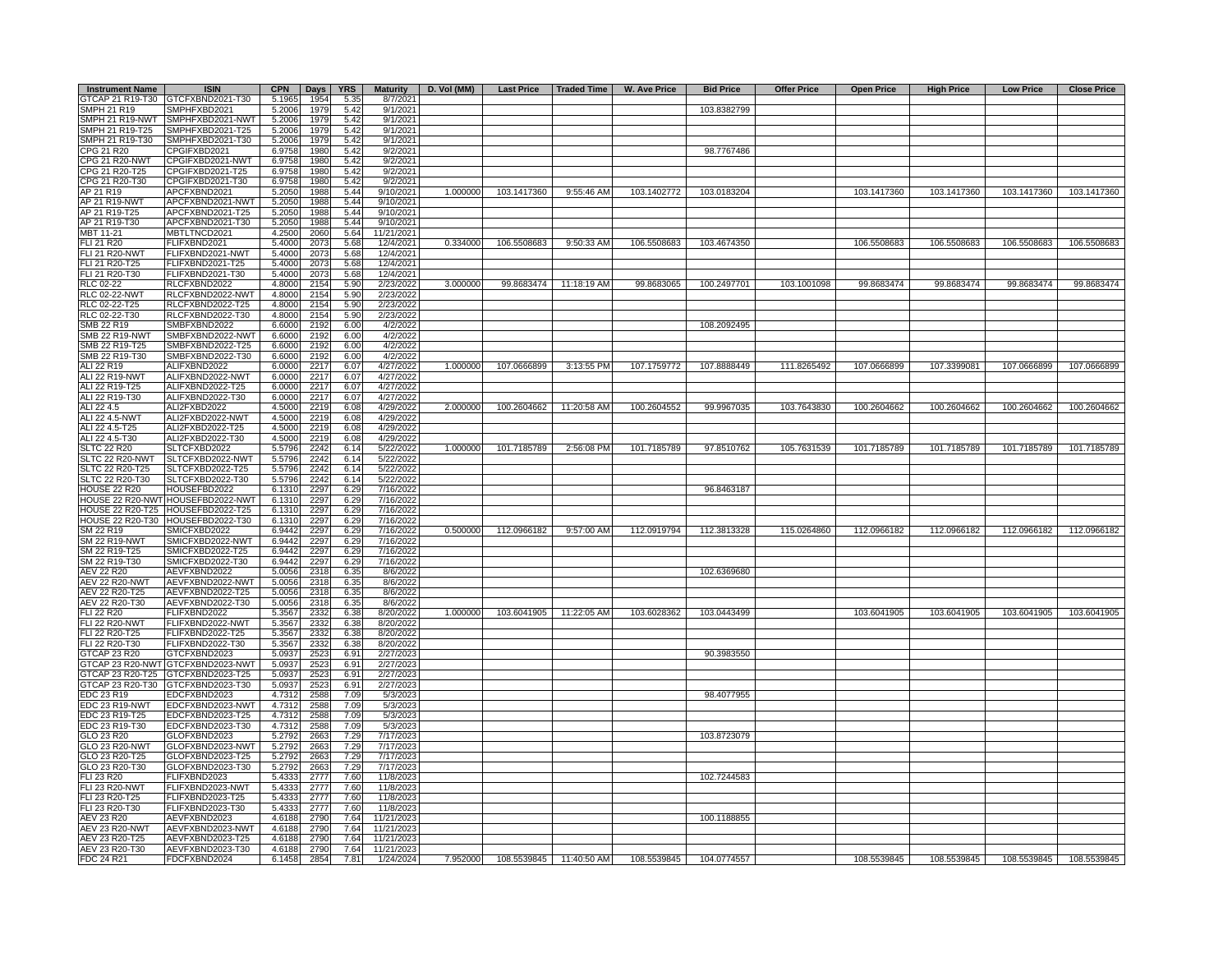| <b>Instrument Name</b> | <b>ISIN</b>                       | <b>CPN</b> | Days | <b>YRS</b> |            | Maturity   D. Vol (MM) |             | Last Price   Traded Time | <b>W. Ave Price</b> | <b>Bid Price</b> | <b>Offer Price</b> | <b>Open Price</b> | <b>High Price</b> | <b>Low Price</b> | <b>Close Price</b> |
|------------------------|-----------------------------------|------------|------|------------|------------|------------------------|-------------|--------------------------|---------------------|------------------|--------------------|-------------------|-------------------|------------------|--------------------|
| <b>FDC 24 R21-NWT</b>  | FDCFXBND2024-NWT                  | 6.1458     | 2854 | 7.81       | 1/24/2024  |                        |             |                          |                     |                  |                    |                   |                   |                  |                    |
| FDC 24 R21-T25         | FDCFXBND2024-T25                  | 6.1458     | 2854 | 7.81       | 1/24/2024  |                        |             |                          |                     |                  |                    |                   |                   |                  |                    |
| FDC 24 R21-T30         | FDCFXBND2024-T30                  | 6.1458     | 2854 | 7.81       | 1/24/2024  |                        |             |                          |                     |                  |                    |                   |                   |                  |                    |
| ALI 24 R20             | ALIFXBND2024                      | 5.0000     | 2860 | 7.83       | 1/30/2024  | 1.400000               | 101.2860781 | 3:10:52 PM               | 101.2860781         | 101.9400224      |                    | 101.2860781       | 101.2860781       | 101.2860781      | 101.2860781        |
| <b>ALI 24 R20-NWT</b>  |                                   |            |      |            |            |                        |             |                          |                     |                  |                    |                   |                   |                  |                    |
|                        | ALIFXBND2024-NWT                  | 5.0000     | 2860 | 7.83       | 1/30/2024  |                        |             |                          |                     |                  |                    |                   |                   |                  |                    |
| ALI 24 R20-T25         | ALIFXBND2024-T25                  | 5.0000     | 2860 | 7.83       | 1/30/2024  |                        |             |                          |                     |                  |                    |                   |                   |                  |                    |
| ALI 24 R20-T30         | ALIFXBND2024-T30                  | 5.0000     | 2860 | 7.83       | 1/30/2024  |                        |             |                          |                     |                  |                    |                   |                   |                  |                    |
| <b>TEL 24 R21</b>      | TELFXBND2024                      | 5.2813     | 2867 | 7.85       | 2/6/2024   |                        |             |                          |                     | 102.1415870      |                    |                   |                   |                  |                    |
| TEL 24 R21-NWT         | TELFXBND2024-NWT                  | 5.2813     | 2867 | 7.85       | 2/6/2024   |                        |             |                          |                     |                  |                    |                   |                   |                  |                    |
| TEL 24 R21-T25         | TELFXBND2024-T25                  | 5.2813     | 2867 | 7.85       | 2/6/2024   |                        |             |                          |                     |                  |                    |                   |                   |                  |                    |
| TEL 24 R21-T30         | TELFXBND2024-T30                  | 5.2813     | 2867 | 7.85       | 2/6/2024   |                        |             |                          |                     |                  |                    |                   |                   |                  |                    |
| JGS 24 R20             | JGSFXBND2024                      | 5.3000     | 2888 | 7.91       | 2/27/2024  |                        |             |                          |                     | 102.9210554      |                    |                   |                   |                  |                    |
| JGS 24 R20-NWT         | JGSFXBND2024-NWT                  | 5.3000     | 2888 | 7.91       | 2/27/2024  |                        |             |                          |                     |                  |                    |                   |                   |                  |                    |
| JGS 24 R20-T25         | JGSFXBND2024-T25                  | 5.3000     | 2888 | 7.91       | 2/27/2024  |                        |             |                          |                     |                  |                    |                   |                   |                  |                    |
|                        |                                   |            |      |            |            |                        |             |                          |                     |                  |                    |                   |                   |                  |                    |
| JGS 24 R20-T30         | JGSFXBND2024-T30                  | 5.3000     | 2888 | 7.91       | 2/27/2024  |                        |             |                          |                     |                  |                    |                   |                   |                  |                    |
| <b>MNTC 24 R21</b>     | MNTCFXBD2024                      | 5.5000     | 2921 | 8.00       | 3/31/2024  |                        |             |                          |                     | 103.2791380      |                    |                   |                   |                  |                    |
| MNTC 24 R21-NWT        | MNTCFXBD2024-NWT                  | 5.5000     | 2921 | 8.00       | 3/31/2024  |                        |             |                          |                     |                  |                    |                   |                   |                  |                    |
| MNTC 24 R21-T25        | MNTCFXBD2024-T25                  | 5.5000     | 2921 | 8.00       | 3/31/2024  |                        |             |                          |                     |                  |                    |                   |                   |                  |                    |
| MNTC 24 R21-T30        | MNTCFXBD2024-T30                  | 5.5000     | 2921 | 8.00       | 3/31/2024  |                        |             |                          |                     |                  |                    |                   |                   |                  |                    |
| SMB 24 R21             | SMBFXBND2024                      | 6.0000     | 2923 | 8.00       | 4/2/2024   |                        |             |                          |                     | 98.2901487       |                    |                   |                   |                  |                    |
| SMB 24 R21-NWT         | SMBFXBND2024-NWT                  |            | 2923 | 8.00       |            |                        |             |                          |                     |                  |                    |                   |                   |                  |                    |
|                        |                                   | 6.0000     |      |            | 4/2/2024   |                        |             |                          |                     |                  |                    |                   |                   |                  |                    |
| SMB 24 R21-T25         | SMBFXBND2024-T25                  | 6.0000     | 2923 | 8.00       | 4/2/2024   |                        |             |                          |                     |                  |                    |                   |                   |                  |                    |
| SMB 24 R21-T30         | SMBFXBND2024-T30                  | 6.0000     | 2923 | 8.00       | 4/2/2024   |                        |             |                          |                     |                  |                    |                   |                   |                  |                    |
| SM 24 R21              | SMICFXBD2024                      | 5.6125     | 2970 | 8.13       | 5/19/2024  |                        |             |                          |                     | 103.7072661      |                    |                   |                   |                  |                    |
| <b>SM 24 R21-NWT</b>   | SMICFXBD2024-NWT                  | 5.6125     | 2970 | 8.13       | 5/19/2024  |                        |             |                          |                     |                  |                    |                   |                   |                  |                    |
| SM 24 R21-T25          | SMICFXBD2024-T25                  | 5.6125     | 2970 | 8.13       | 5/19/2024  |                        |             |                          |                     |                  |                    |                   |                   |                  |                    |
| SM 24 R21-T30          | SMICFXBD2024-T30                  | 5.6125     | 2970 | 8.13       | 5/19/2024  |                        |             |                          |                     |                  |                    |                   |                   |                  |                    |
| <b>GTCAP 24 R21</b>    | GTCFXBND2024                      | 5.6250     | 3050 | 8.35       | 8/7/2024   |                        |             |                          |                     | 105.2932140      |                    |                   |                   |                  |                    |
|                        |                                   |            |      |            |            |                        |             |                          |                     |                  |                    |                   |                   |                  |                    |
|                        | GTCAP 24 R21-NWT GTCFXBND2024-NWT | 5.6250     | 3050 | 8.35       | 8/7/2024   |                        |             |                          |                     |                  |                    |                   |                   |                  |                    |
|                        | GTCAP 24 R21-T25 GTCFXBND2024-T25 | 5.6250     | 3050 | 8.35       | 8/7/2024   |                        |             |                          |                     |                  |                    |                   |                   |                  |                    |
|                        | GTCAP 24 R21-T30 GTCFXBND2024-T30 | 5.6250     | 3050 | 8.35       | 8/7/2024   |                        |             |                          |                     |                  |                    |                   |                   |                  |                    |
| <b>SMPH 24 R21</b>     | SMPHFXBD2024                      | 5.7417     | 3075 | 8.42       | 9/1/2024   |                        |             |                          |                     | 101.6175068      |                    |                   |                   |                  |                    |
|                        | SMPH 24 R21-NWT SMPHFXBD2024-NWT  | 5.7417     | 3075 | 8.42       | 9/1/2024   |                        |             |                          |                     |                  |                    |                   |                   |                  |                    |
| SMPH 24 R21-T25        | SMPHFXBD2024-T25                  | 5.7417     | 3075 | 8.42       | 9/1/2024   |                        |             |                          |                     |                  |                    |                   |                   |                  |                    |
| SMPH 24 R21-T30        | SMPHFXBD2024-T30                  | 5.7417     | 3075 | 8.42       | 9/1/2024   |                        |             |                          |                     |                  |                    |                   |                   |                  |                    |
|                        |                                   |            |      |            |            |                        |             |                          |                     |                  |                    |                   |                   |                  |                    |
| FLI 24 R21             | FLIFXBND2024                      | 5.6389     | 3169 | 8.68       | 12/4/2024  |                        |             |                          |                     | 99.2432048       |                    |                   |                   |                  |                    |
| <b>FLI 24 R21-NWT</b>  | FLIFXBND2024-NWT                  | 5.6389     | 3169 | 8.68       | 12/4/2024  |                        |             |                          |                     |                  |                    |                   |                   |                  |                    |
| FLI 24 R21-T25         | FLIFXBND2024-T25                  | 5.6389     | 3169 | 8.68       | 12/4/2024  |                        |             |                          |                     |                  |                    |                   |                   |                  |                    |
| FLI 24 R21-T30         | FLIFXBND2024-T30                  | 5.6389     | 3169 | 8.68       | 12/4/2024  |                        |             |                          |                     |                  |                    |                   |                   |                  |                    |
| RLC 02-25              | RLCFXBND2025                      | 4.9344     | 3250 | 8.90       | 2/23/2025  |                        |             |                          |                     | 94.0449860       |                    |                   |                   |                  |                    |
| <b>RLC 02-25-NWT</b>   | RLCFXBND2025-NWT                  | 4.9344     | 3250 | 8.90       | 2/23/2025  |                        |             |                          |                     |                  |                    |                   |                   |                  |                    |
| RLC 02-25-T25          | RLCFXBND2025-T25                  | 4.9344     | 3250 | 8.90       | 2/23/2025  |                        |             |                          |                     |                  |                    |                   |                   |                  |                    |
|                        |                                   |            |      |            |            |                        |             |                          |                     |                  |                    |                   |                   |                  |                    |
| RLC 02-25-T30          | RLCFXBND2025-T30                  | 4.9344     | 3250 | 8.90       | 2/23/2025  |                        |             |                          |                     |                  |                    |                   |                   |                  |                    |
| ALI 25 R21             | ALIFXBND2025                      | 5.6250     | 3311 | 9.07       | 4/25/2025  |                        |             |                          |                     | 106.3817094      |                    |                   |                   |                  |                    |
| <b>ALI 25 R21-NWT</b>  | ALIFXBND2025-NWT                  | 5.6250     | 3311 | 9.07       | 4/25/2025  |                        |             |                          |                     |                  |                    |                   |                   |                  |                    |
| ALI 25 R21-T25         | ALIFXBND2025-T25                  | 5.6250     | 3311 | 9.07       | 4/25/2025  |                        |             |                          |                     |                  |                    |                   |                   |                  |                    |
| ALI 25 R21-T30         | ALIFXBND2025-T30                  | 5.6250     | 3311 | 9.07       | 4/25/2025  |                        |             |                          |                     |                  |                    |                   |                   |                  |                    |
| <b>SLTC 25 R22</b>     | SLTCFXBD2025                      | 6.4872     | 3338 | 9.14       | 5/22/2025  |                        |             |                          |                     | 98.2147370       |                    |                   |                   |                  |                    |
| SLTC 25 R22-NWT        | SLTCFXBD2025-NWT                  | 6.4872     | 3338 | 9.14       | 5/22/2025  |                        |             |                          |                     |                  |                    |                   |                   |                  |                    |
| SLTC 25 R22-T25        | SLTCFXBD2025-T25                  |            |      |            |            |                        |             |                          |                     |                  |                    |                   |                   |                  |                    |
|                        |                                   | 6.4872     | 3338 | 9.14       | 5/22/2025  |                        |             |                          |                     |                  |                    |                   |                   |                  |                    |
| SLTC 25 R22-T30        | SLTCFXBD2025-T30                  | 6.4872     | 3338 | 9.14       | 5/22/2025  |                        |             |                          |                     |                  |                    |                   |                   |                  |                    |
| <b>HOUSE 25 R22</b>    | HOUSEFBD2025                      | 6.8666     | 3393 | 9.29       | 7/16/2025  |                        |             |                          |                     | 98.2528006       |                    |                   |                   |                  |                    |
|                        | HOUSE 25 R22-NWT HOUSEFBD2025-NWT | 6.8666     | 3393 | 9.29       | 7/16/2025  |                        |             |                          |                     |                  |                    |                   |                   |                  |                    |
|                        | HOUSE 25 R22-T25 HOUSEFBD2025-T25 | 6.8666     | 3393 | 9.29       | 7/16/2025  |                        |             |                          |                     |                  |                    |                   |                   |                  |                    |
|                        | HOUSE 25 R22-T30 HOUSEFBD2025-T30 | 6.8666     | 3393 | 9.29       | 7/16/2025  |                        |             |                          |                     |                  |                    |                   |                   |                  |                    |
| FLI 25 R22             | FLIFXBND2025                      | 5.7139     | 3428 | 9.39       | 8/20/2025  |                        |             |                          |                     | 97.9555118       |                    |                   |                   |                  |                    |
| <b>FLI 25 R22-NWT</b>  | FLIFXBND2025-NWT                  | 5.7139     | 3428 | 9.39       | 8/20/2025  |                        |             |                          |                     |                  |                    |                   |                   |                  |                    |
|                        |                                   |            |      |            |            |                        |             |                          |                     |                  |                    |                   |                   |                  |                    |
| FLI 25 R22-T25         | FLIFXBND2025-T25                  | 5.7139     | 3428 | 9.39       | 8/20/2025  |                        |             |                          |                     |                  |                    |                   |                   |                  |                    |
| FLI 25 R22-T30         | FLIFXBND2025-T30                  | 5.7139     | 3428 | 9.39       | 8/20/2025  |                        |             |                          |                     |                  |                    |                   |                   |                  |                    |
| <b>SMPH 25 R23</b>     | SMPHFXBD2025                      | 4.7990     | 3525 | 9.65       | 11/25/2025 |                        |             |                          |                     | 98.4669425       |                    |                   |                   |                  |                    |
| SMPH 25 R23-NWT        | SMPHFXBD2025-NWT                  | 4.7990     | 3525 | 9.65       | 11/25/2025 |                        |             |                          |                     |                  |                    |                   |                   |                  |                    |
| SMPH 25 R23-T25        | SMPHFXBD2025-T25                  | 4.7990     | 3525 | 9.65       | 11/25/2025 |                        |             |                          |                     |                  |                    |                   |                   |                  |                    |
| SMPH 25 R23-T30        | SMPHFXBD2025-T30                  | 4.7990     | 3525 | 9.65       | 11/25/2025 |                        |             |                          |                     |                  |                    |                   |                   |                  |                    |
| <b>MER 25 R20</b>      | MERFXBND2025                      | 4.8750     | 3542 | 9.70       | 12/12/2025 |                        |             |                          |                     | 100.9656248      |                    |                   |                   |                  |                    |
|                        |                                   |            |      |            |            |                        |             |                          |                     |                  |                    |                   |                   |                  |                    |
| <b>MER 25 R20-NWT</b>  | MERFXBND2025-NWT                  | 4.8750     | 3542 | 9.70       | 12/12/2025 |                        |             |                          |                     |                  |                    |                   |                   |                  |                    |
| MER 25 R20-T25         | MERFXBND2025-T25                  | 4.8750     | 3542 | 9.70       | 12/12/2025 |                        |             |                          |                     |                  |                    |                   |                   |                  |                    |
| MER 25 R20-T30         | MERFXBND2025-T30                  | 4.8750     | 3542 | 9.70       | 12/12/2025 |                        |             |                          |                     |                  |                    |                   |                   |                  |                    |
| ALI 26 R23             | ALIFXBND2026                      | 4.8500     | 3643 | 9.97       | 3/23/2026  | 51.000000              | 102.3834909 | 10:09:52 AM              | 102.3482973         | 100.8653125      | 102.7875764        | 100.5888894       | 102.3834909       | 100.5888894      | 102.3834909        |
| ALI 26 R23-NWT         | ALIFXBND2026-NWT                  | 4.8500     | 3643 | 9.97       | 3/23/2026  |                        |             |                          |                     |                  |                    |                   |                   |                  |                    |
| ALI 26 R23-T25         | ALIFXBND2026-T25                  | 4.8500     | 3643 | 9.97       | 3/23/2026  |                        |             |                          |                     |                  |                    |                   |                   |                  |                    |
| ALI 26 R23-T30         | ALIFXBND2026-T30                  | 4.8500     | 3643 | 9.97       | 3/23/2026  |                        |             |                          |                     |                  |                    |                   |                   |                  |                    |
| AP 26 R21              | APCFXBND2026                      | 6.1000     | 3814 | 10.44      | 9/10/2026  |                        |             |                          |                     | 104.7402012      |                    |                   |                   |                  |                    |
|                        |                                   |            |      |            |            |                        |             |                          |                     |                  |                    |                   |                   |                  |                    |
| AP 26 R21-NWT          | APCFXBND2026-NWT                  | 6.1000     | 3814 | 10.44      | 9/10/2026  |                        |             |                          |                     |                  |                    |                   |                   |                  |                    |
| AP 26 R21-T25          | APCFXBND2026-T25                  | 6.1000     | 3814 | 10.44      | 9/10/2026  |                        |             |                          |                     |                  |                    |                   |                   |                  |                    |
| AP 26 R21-T30          | APCFXBND2026-T30                  | 6.1000     | 3814 | 10.44      | 9/10/2026  |                        |             |                          |                     |                  |                    |                   |                   |                  |                    |